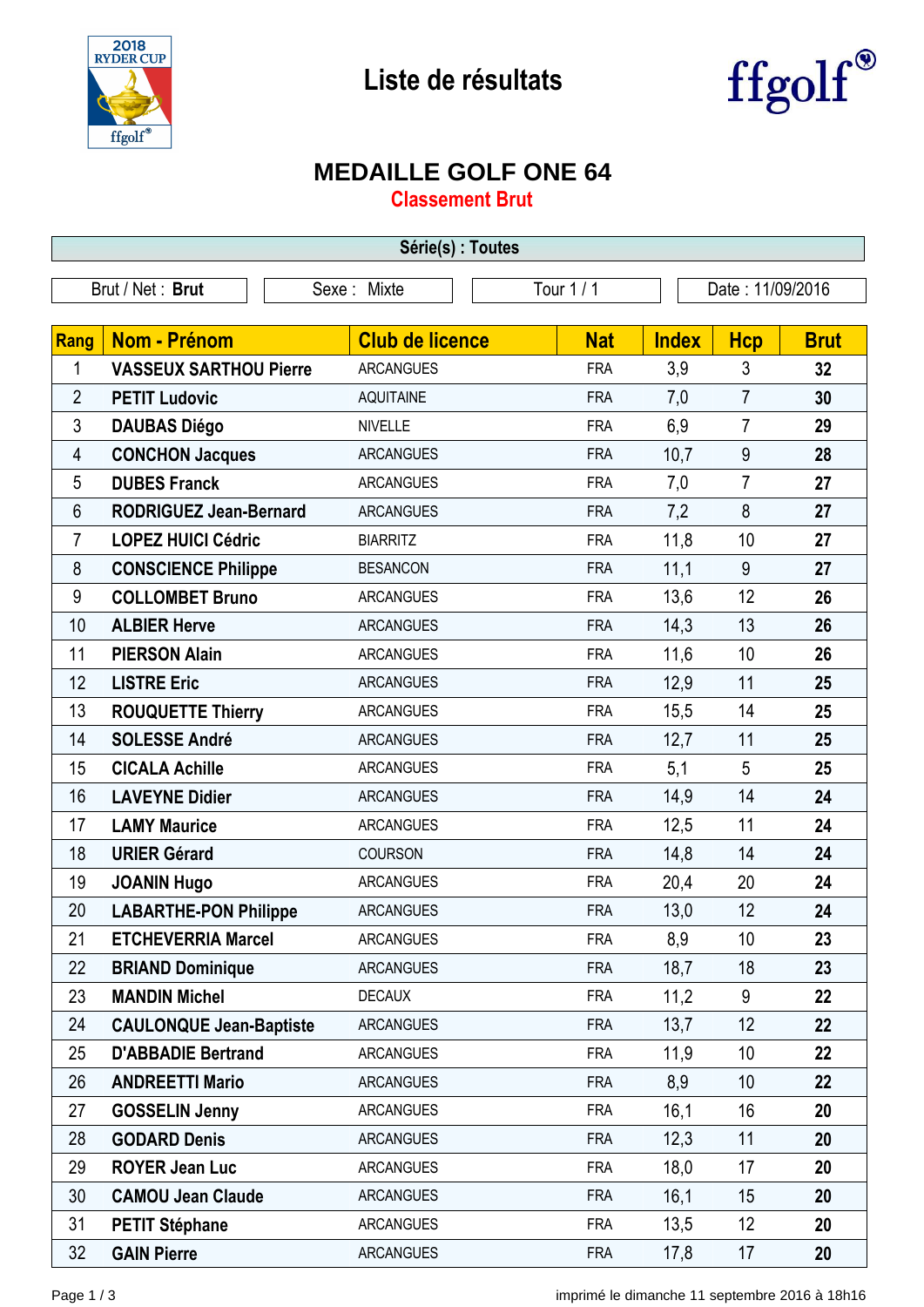| <b>Rang</b> | <b>Nom - Prénom</b>           | <b>Club de licence</b> | <b>Nat</b> | <b>Index</b> | <b>Hcp</b> | <b>Brut</b>     |
|-------------|-------------------------------|------------------------|------------|--------------|------------|-----------------|
| 33          | <b>REYNAUD Alain</b>          | <b>ARCANGUES</b>       | <b>FRA</b> | 16,8         | 16         | 19              |
| 34          | <b>POCHEZ Stéphane</b>        | <b>ARCANGUES</b>       | <b>FRA</b> | 11,0         | 9          | 19              |
| 35          | <b>VEDERE Julien</b>          | <b>ARCANGUES</b>       | <b>FRA</b> | 22,0         | 22         | 19              |
| 36          | <b>DELEURME Alain</b>         | <b>ARCANGUES</b>       | <b>FRA</b> | 18,0         | 17         | 18              |
| 37          | <b>GLEIZES Gérard</b>         | <b>ARCANGUES</b>       | <b>FRA</b> | 11,7         | 10         | 18              |
| 38          | <b>VIDAL Hubert</b>           | PAU GOLF CLUB          | <b>FRA</b> | 15,7         | 15         | 18              |
| 39          | <b>MARTIN Brian</b>           | <b>ARCANGUES</b>       | <b>FRA</b> | 11,8         | 10         | 18              |
| 40          | <b>LAYUS Catherine</b>        | <b>ARCANGUES</b>       | <b>FRA</b> | 19,2         | 20         | 18              |
| 41          | <b>CAPRAIS Jacques</b>        | <b>ARCANGUES</b>       | <b>FRA</b> | 15,6         | 15         | 17              |
| 42          | <b>MILLOT Sylvain</b>         | <b>ARCANGUES</b>       | <b>FRA</b> | 12,8         | 11         | 17              |
| 43          | <b>GIRARDEAU René</b>         | <b>ARCANGUES</b>       | <b>FRA</b> | 11,1         | 9          | 17              |
| 44          | <b>PERES Christian</b>        | <b>ARCANGUES</b>       | <b>FRA</b> | 18,1         | 17         | 17              |
| 45          | <b>LAFFONTAN Martine</b>      | <b>ARCANGUES</b>       | <b>FRA</b> | 20,0         | 20         | 17              |
| 46          | <b>ETCHEBERRY Francis</b>     | <b>ARCANGUES</b>       | <b>FRA</b> | 21,6         | 22         | 16              |
| 47          | <b>VILOCY Honore Luc</b>      | <b>ARCANGUES</b>       | <b>FRA</b> | 14,0         | 13         | 16              |
| 48          | <b>ROUSSEAU Guy</b>           | <b>ARCANGUES</b>       | <b>FRA</b> | 13,8         | 12         | 16              |
| 49          | <b>NOEL Gerard</b>            | <b>JOYENVAL</b>        | <b>FRA</b> | 16,7         | 16         | 16              |
| 50          | <b>PANSART Guy</b>            | <b>ARCANGUES</b>       | <b>FRA</b> | 9,9          | 11         | 15              |
| 51          | <b>MIGUEL Patrick</b>         | <b>ARCANGUES</b>       | <b>FRA</b> | 19,9         | 20         | 15              |
| 52          | <b>RUSTERHOLTZ Bernard</b>    | <b>ARCANGUES</b>       | <b>FRA</b> | 21,9         | 22         | 15              |
| 53          | <b>MATEU Claudie</b>          | <b>ARCANGUES</b>       | <b>FRA</b> | 17,6         | 18         | 15              |
| 54          | <b>HERVE Bernard</b>          | <b>ARCANGUES</b>       | <b>FRA</b> | 18,8         | 18         | 15              |
| 55          | <b>DUMONT Jean-Pierre</b>     |                        |            | 17,8         | 17         | 13              |
| 56          | <b>SAYOUS Patricia</b>        | ARCANGUES              | FRA        | 16,7         | 17         | 13              |
| 57          | <b>GERARDIN Jean-Philippe</b> | <b>ARCANGUES</b>       | <b>FRA</b> | 21,2         | 21         | 13              |
| 58          | <b>MAUSSENET Marie Claude</b> | <b>ARCANGUES</b>       | <b>FRA</b> | 25,6         | 27         | 13              |
| 59          | <b>GERARD ANNE</b>            |                        |            | 18,1         | 18         | 13              |
| 60          | <b>LOPEZ Pascal</b>           | <b>ARCANGUES</b>       | <b>FRA</b> | 25,9         | 27         | 12              |
| 61          | <b>DUMONT Daniel</b>          | <b>ARCANGUES</b>       | <b>FRA</b> | 22,5         | 23         | 12              |
| 62          | <b>PELRAS Jean François</b>   | <b>ARCANGUES</b>       | <b>FRA</b> | 21,8         | 22         | 12              |
| 63          | <b>ROUSSEAU Odile</b>         | <b>ARCANGUES</b>       | <b>FRA</b> | 26,5         | 28         | 12              |
| 64          | <b>SALESSE Noëlle</b>         | <b>ARCANGUES</b>       | <b>FRA</b> | 27,7         | 29         | 11              |
| 65          | <b>DREYFUS Sophie</b>         | <b>BIARRITZ</b>        | <b>FRA</b> | 27,5         | 29         | 11              |
| 66          | <b>LUYTEN Dominique</b>       |                        |            | 21,0         | 22         | 10              |
| 67          | <b>MAUSSENET François</b>     | <b>ARCANGUES</b>       | <b>FRA</b> | 30,1         | 31         | 10              |
| 68          | <b>LABARTHE-PON Noële</b>     | <b>ARCANGUES</b>       | <b>FRA</b> | 25,3         | 26         | 10              |
| 69          | <b>VALENTE Henri Claude</b>   | <b>ARCANGUES</b>       | <b>FRA</b> | 24,9         | 25         | 9               |
| 70          | <b>SALESSE Marc</b>           | <b>ARCANGUES</b>       | <b>FRA</b> | 28,0         | 29         | 8               |
| 71          | <b>LAVAL Franck</b>           | <b>ILBARRITZ</b>       | <b>FRA</b> | 28,2         | 29         | $\overline{7}$  |
| 72          | <b>DARGELAS Pierre</b>        | <b>ARCANGUES</b>       | <b>FRA</b> | 32,8         | 35         | $6\phantom{1}$  |
| 73          | <b>DUMONT BRACHER Nadine</b>  | <b>ARCANGUES</b>       | <b>FRA</b> | 19,9         | 20         | $6\phantom{1}$  |
| 74          | <b>GLEIZES Beate</b>          | <b>ARCANGUES</b>       | <b>FRA</b> | 23,4         | 24         | $5\phantom{.0}$ |
| 75          | <b>SIESSE Leticia</b>         | <b>ARCANGUES</b>       | <b>FRA</b> | 26,0         | 27         | $\mathbf{2}$    |